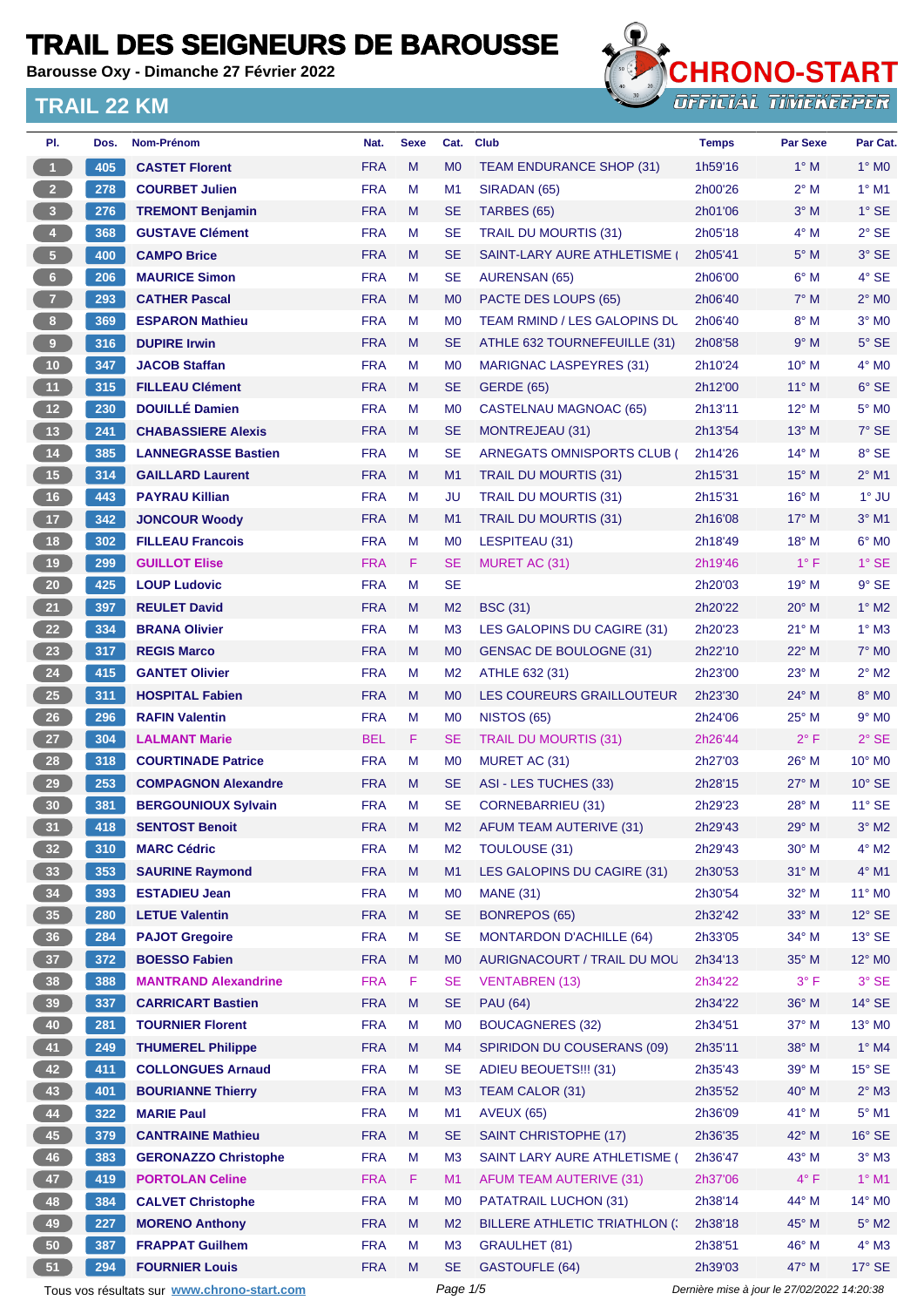**Barousse Oxy - Dimanche 27 Février 2022**



| PI.             | Dos. | Nom-Prénom                                  | Nat.       | <b>Sexe</b> | Cat.           | <b>Club</b>                        | <b>Temps</b>                                | Par Sexe       | Par Cat.                   |
|-----------------|------|---------------------------------------------|------------|-------------|----------------|------------------------------------|---------------------------------------------|----------------|----------------------------|
| 52              | 396  | <b>PENTO Jérôme</b>                         | <b>FRA</b> | M           | M <sub>2</sub> | RABASTENS DE BIGORRE (65)          | 2h39'26                                     | 48° M          | $6^\circ$ M2               |
| 53              | 319  | <b>ARTUS Benjamin</b>                       | <b>FRA</b> | M           | <b>SE</b>      | TOULOUSE (31)                      | 2h40'18                                     | 49° M          | $18°$ SE                   |
| 54              | 286  | <b>MASCARO Philippe</b>                     | <b>FRA</b> | M           | M4             | <b>TRAIL DU MOURTIS (31)</b>       | 2h41'07                                     | $50^\circ$ M   | $2^{\circ}$ M4             |
| 55              | 239  | <b>BERGER Thibault</b>                      | <b>FRA</b> | м           | <b>SE</b>      | TRAIL DU MOURTIS (31)              | 2h41'07                                     | $51^\circ$ M   | $19^\circ$ SE              |
| 56              | 391  | <b>WEIDNER Jean-François</b>                | <b>FRA</b> | M           | M <sub>2</sub> | TRAIL DU MOURTIS/PATATRAIL (:      | 2h41'07                                     | 52° M          | $7^\circ$ M2               |
| 57              | 332  | <b>CAMPOURCY Benoît</b>                     | <b>FRA</b> | М           | <b>SE</b>      | OXYGENE 32 (32)                    | 2h41'13                                     | 53° M          | 20° SE                     |
| 58              | 359  | <b>CASSOU Guillaume</b>                     | <b>FRA</b> | M           | M1             | STADE BAGNERAIS ATHLETISME         | 2h42'15                                     | 54° M          | $6^{\circ}$ M1             |
| 59              | 362  | <b>MANZONI Périne</b>                       | <b>FRA</b> | F           | M <sub>0</sub> | <b>CARBO'RUN EN VOLVESTRE (31)</b> | 2h42'49                                     | $5^{\circ}$ F  | 1° M <sub>0</sub>          |
| 60              | 408  | <b>FATNASSI Farid</b>                       | <b>FRA</b> | M           | M <sub>0</sub> | TEAM ENDURANCE SHOP (31)           | 2h42'51                                     | 55° M          | 15° M0                     |
| 61              | 259  | <b>PEREZ Lionel</b>                         | <b>FRA</b> | М           | M <sub>1</sub> | A.S MURET TRIATHLON (31)           | 2h42'59                                     | $56^{\circ}$ M | $7^\circ$ M1               |
| 62              | 243  | <b>DE MONLEON Jean-Hugues</b>               | <b>FRA</b> | M           | M4             | LES GALOPINS DU CAGIRE (31)        | 2h43'00                                     | $57^\circ$ M   | $3°$ M4                    |
| 63              | 326  | <b>SARTOR David</b>                         | <b>FRA</b> | М           | M1             | MURET AC (31)                      | 2h44'26                                     | $58^{\circ}$ M | $8^\circ$ M1               |
| 64              | 336  | <b>LASSUS Mickael</b>                       | <b>FRA</b> | M           | M1             | LEGUEVIN (31)                      | 2h44'56                                     | 59° M          | $9°$ M1                    |
| 65              | 268  | <b>MARION Frederic</b>                      | <b>FRA</b> | м           | M <sub>2</sub> | TOULOUSE (31)                      | 2h45'15                                     | $60^{\circ}$ M | $8^\circ$ M2               |
| 66              | 324  | <b>ANDRIEU Estelle</b>                      | <b>FRA</b> | F.          | <b>ES</b>      | <b>ATHLE BRENS GAILLAC (81)</b>    | 2h45'19                                     | $6^{\circ}$ F  | $1^\circ$ ES               |
| 67              | 231  | <b>CANDELORO Jonathan</b>                   | <b>FRA</b> | M           | <b>SE</b>      | CE DUATHLON LIEBHERR (31)          | 2h45'30                                     | 61° M          | $21^\circ$ SE              |
| 68              | 339  | <b>JOSEPH-EDMOND Nicolas</b>                | <b>FRA</b> | M           | M <sub>0</sub> | SAINT MARTIN (65)                  | 2h46'00                                     | $62^\circ$ M   | $16^\circ$ MO              |
| 69              | 361  | <b>MONTALBAN étienne</b>                    | <b>ESP</b> | M           | M <sub>0</sub> | <b>TARAHUMARAS MURET CLUB / C</b>  | 2h46'30                                     | $63^\circ$ M   | $17^\circ$ MO              |
| 70              | 313  | <b>CALLES David</b>                         | <b>FRA</b> | M           | M <sub>3</sub> | PACO ( PYRENEES AVENTURE C         | 2h46'31                                     | $64^{\circ}$ M | $5^\circ$ M3               |
| 71              | 398  | <b>COUTIET Michael</b>                      | <b>FRA</b> | М           | M <sub>0</sub> | LHERM (31)                         | 2h47'24                                     | $65^{\circ}$ M | 18° M <sub>0</sub>         |
| 72              | 346  | <b>ESCALAS Sébastien</b>                    | <b>FRA</b> | M           | M <sub>2</sub> | <b>ARRATS TRAIL (32)</b>           | 2h47'29                                     | $66^{\circ}$ M | $9°$ M <sub>2</sub>        |
| 73              | 308  | <b>LADDI Samir</b>                          | <b>FRA</b> | м           | M <sub>0</sub> | VITRY SUR SEINE (94)               | 2h48'08                                     | 67° M          | 19° M0                     |
| 74              | 328  | <b>CHASSAGNE Laurent</b>                    | <b>FRA</b> | M           | M <sub>3</sub> | <b>LABASTIDE ST GEORGES (81)</b>   | 2h48'40                                     | 68° M          | $6^\circ$ M3               |
| 75              | 220  | <b>CAPBERT Laurent</b>                      | <b>FRA</b> | M           | M1             | LEE (64)                           | 2h49'05                                     | $69^\circ$ M   | $10^{\circ}$ M1            |
| 76              | 371  | <b>POMÈS Marc</b>                           | <b>FRA</b> | M           | M <sub>5</sub> | CAMPAN (65)                        | 2h49'33                                     | 70° M          | $1^\circ$ M <sub>5</sub>   |
| 77              | 374  | <b>MARQUE Laurent</b>                       | <b>FRA</b> | м           | M4             | ARRATS TRAIL (32)                  | 2h49'54                                     | $71^\circ$ M   | $4^\circ$ M4               |
| 78              | 221  | <b>TAILLEBRESSE Clément</b>                 | <b>FRA</b> | M           | <b>SE</b>      | <b>CASTILLON DE SAINT MARTORY</b>  | 2h50'01                                     | $72^{\circ}$ M | 22° SE                     |
| 79              | 350  | <b>ANDRÉ</b> éric                           | <b>FRA</b> | М           | M4             | <b>BIGORRE RUNNING (65)</b>        | 2h50'02                                     | $73^\circ$ M   | 5° M4                      |
| 80              | 354  | <b>TORRESIN Stephane</b>                    | <b>FRA</b> | M           | M <sub>3</sub> | TRAIL DU MOURTIS (31)              | 2h50'18                                     | $74^\circ$ M   | $7^\circ$ M3               |
| 81              | 267  | <b>BRICAULT Philippe</b>                    | <b>FRA</b> | м           | M <sub>5</sub> | 1000 PATTES VICQUOIS (65)          | 2h50'33                                     | $75^{\circ}$ M | $2^{\circ}$ M <sub>5</sub> |
| 82)             | 258  | <b>PAU Lionel</b>                           | <b>FRA</b> | M           | <b>SE</b>      | <b>GLH (75)</b>                    | 2h50'53                                     | 76° M          | 23° SE                     |
| 83              | 365  | <b>COLIN Théo</b>                           | <b>FRA</b> | M           | SE             | <b>GOURDAN POLIGNAN (31)</b>       | 2h51'02                                     | 77° M          | $24^\circ$ SE              |
| 84              | 226  | <b>CIBAT Denis</b>                          | <b>FRA</b> | M           | M4             | <b>UGLAS (65)</b>                  | 2h51'24                                     | 78° M          | $6^\circ$ M4               |
| 85              | 382  | <b>NAVARRO Théo</b>                         | <b>FRA</b> | M           | <b>SE</b>      | SAINT LARY AURE ATHLETISME (       | 2h52'20                                     | $79^\circ$ M   | $25^\circ$ SE              |
| 86              | 251  | <b>SURRE Thibault</b>                       | <b>FRA</b> | M           | M <sub>2</sub> | <b>BORDES DE RIVIERE (31)</b>      | 2h52'53                                     | 80° M          | $10^{\circ}$ M2            |
| 87              | 301  | <b>VADROT Olivier</b>                       | <b>FRA</b> | M           | M4             | MURET AC (31)                      | 2h53'04                                     | 81° M          | $7^\circ$ M4               |
| 88              | 340  | <b>SPOHR Mathieu</b>                        | <b>FRA</b> | M           | M1             | <b>MONTBETON (82)</b>              | 2h53'06                                     | 82° M          | $11^{\circ}$ M1            |
| 89              | 321  | <b>CASSE Patrice</b>                        | <b>FRA</b> | M           | M <sub>2</sub> | LES COUREURS GRAILLOUTEUR          | 2h53'09                                     | 83° M          | $11^{\circ}$ M2            |
| 90 <sub>o</sub> | 312  | <b>DELNOTT Pierre</b>                       | <b>FRA</b> | M           | M <sub>0</sub> | SAINT ORENS DE GAMEVILLE (31       | 2h53'20                                     | 84° M          | $20^\circ$ MO              |
| 91              | 207  | ROUVELLAT DE CUSSAC Léa                     | <b>FRA</b> | F           | <b>SE</b>      | <b>BAGNERES DE BIGORRE (65)</b>    |                                             | $7^\circ$ F    | $4^\circ$ SE               |
| 92              | 412  | <b>FITTE Maxime</b>                         | <b>FRA</b> | M           | <b>SE</b>      | TEAM LILY (65)                     | 2h53'37<br>2h53'37                          | $85^\circ$ M   | $26^\circ$ SE              |
| 93              | 260  | <b>COURREGES Stéphane</b>                   | <b>FRA</b> | M           | M <sub>2</sub> | LA QUEUE EN BRIE (94)              | 2h54'19                                     | 86° M          | $12^{\circ}$ M2            |
|                 |      |                                             |            |             |                |                                    |                                             |                |                            |
| 94              | 275  | <b>DECOOPMAN Thibaut</b>                    | <b>FRA</b> | M           | M <sub>2</sub> | QUINT-FONSEGRIVES (31)             | 2h54'43                                     | 87° M          | $13^\circ$ M2              |
| 95              | 420  | <b>TERRASSON Jérôme</b>                     | <b>FRA</b> | М           | M <sub>2</sub> | AC AUTERIVE (31)                   | 2h55'32                                     | 88° M          | $14^{\circ}$ M2            |
| 96              | 256  | <b>COTTEL Aurelie</b>                       | <b>FRA</b> | F.          | M <sub>0</sub> | <b>COLOMIERS (31)</b>              | 2h55'36                                     | $8^{\circ}$ F  | $2^{\circ}$ MO             |
| 97              | 333  | <b>BARES Joël</b>                           | <b>FRA</b> | M           | M4             | LES GALOPINS DU CAGIRE (31)        | 2h55'40                                     | 89° M          | $8^\circ$ M4               |
| 98              | 392  | <b>DAWSON lain</b>                          | <b>GBR</b> | M           | <b>SE</b>      | <b>RIEUMES COURSE A PIED (31)</b>  | 2h55'46                                     | 90° M          | $27^\circ$ SE              |
| 99              | 402  | <b>PANOUILLOT François</b>                  | <b>FRA</b> | М           | <b>SE</b>      | SA TOULOUSE UC (31)                | 2h55'56                                     | $91^\circ$ M   | $28^\circ$ SE              |
| $100$           | 254  | <b>CASSAMANI Alexandre</b>                  | <b>FRA</b> | M           | M1             | CASTERA LOU (65)                   | 2h57'07                                     | 92° M          | $12^{\circ}$ M1            |
| $101$           | 295  | <b>BARDEAU Nicolas</b>                      | <b>FRA</b> | М           | M <sub>2</sub> | LES ZINZINS DES COTEAUX 31 (8      | 2h57'57                                     | $93^\circ$ M   | $15^{\circ}$ M2            |
| $102$           | 364  | <b>MUSCAT Patrick</b>                       | <b>FRA</b> | M           | M1             | <b>VENERQUE (31)</b>               | 2h58'45                                     | $94^\circ$ M   | $13^{\circ}$ M1            |
|                 |      | Tous vos résultats sur www.chrono-start.com |            |             | Page 2/5       |                                    | Dernière mise à jour le 27/02/2022 14:20:38 |                |                            |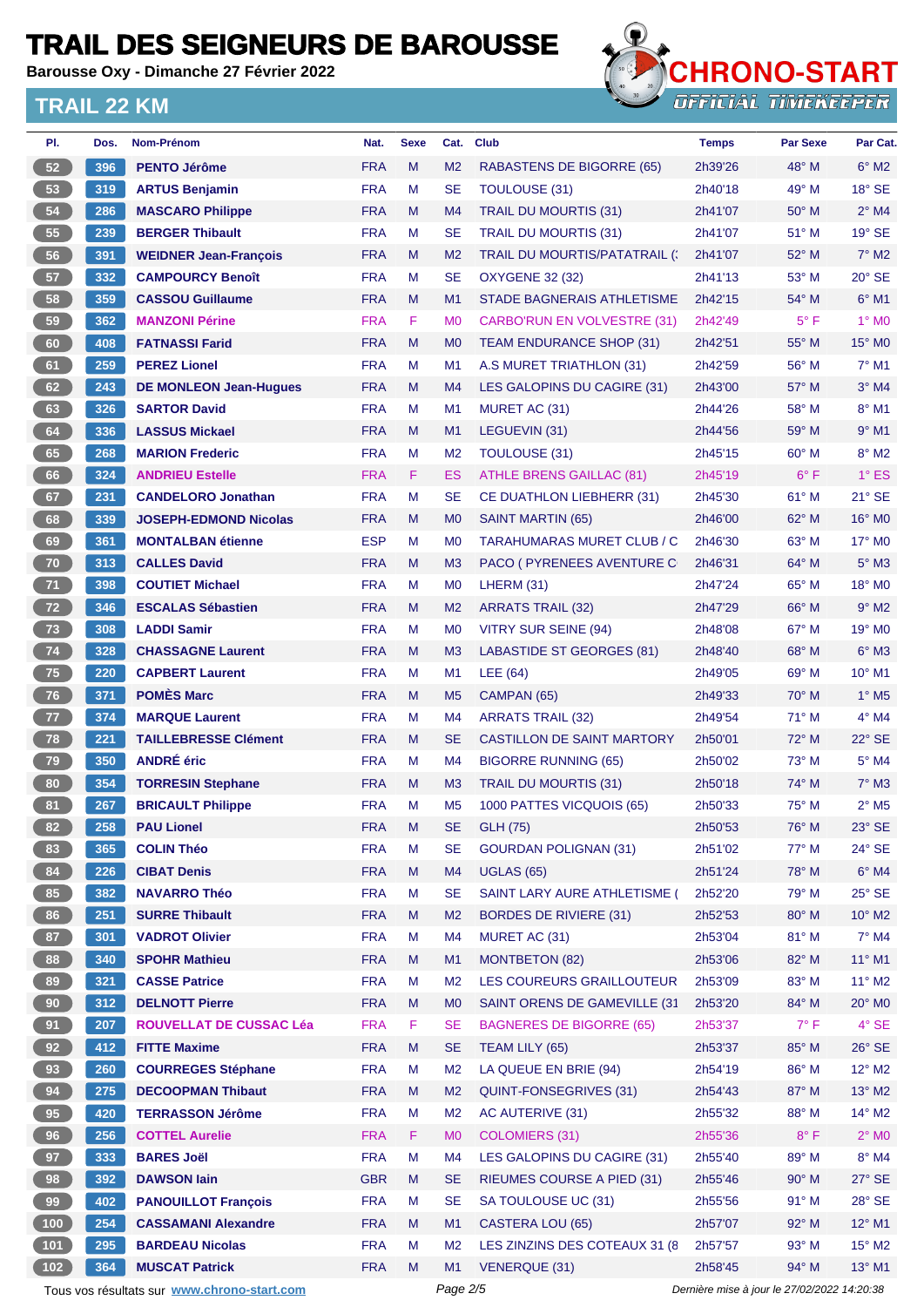**Barousse Oxy - Dimanche 27 Février 2022**



| PI.                                            | Dos. | Nom-Prénom                                  | Nat.       | <b>Sexe</b> |                | Cat. Club                          | <b>Temps</b> | <b>Par Sexe</b>                             | Par Cat.                   |
|------------------------------------------------|------|---------------------------------------------|------------|-------------|----------------|------------------------------------|--------------|---------------------------------------------|----------------------------|
| 103                                            | 426  | <b>COURET Jacques-André</b>                 | <b>FRA</b> | M           | M <sub>4</sub> |                                    | 2h59'02      | 95° M                                       | $9°$ M4                    |
| 104                                            | 266  | <b>PERIE Francois</b>                       | <b>FRA</b> | M           | M <sub>2</sub> | DEYME (31)                         | 2h59'17      | $96^\circ$ M                                | $16^{\circ}$ M2            |
| 105                                            | 236  | <b>BELIN Thierry</b>                        | <b>FRA</b> | M           | <b>SE</b>      | LES RUNNERS DU PELAM (65)          | 2h59'20      | $97^\circ$ M                                | 29° SE                     |
| 106                                            | 269  | <b>JUNCA Nicolas</b>                        | <b>FRA</b> | M           | M <sub>2</sub> | CINTEGABELLE (31)                  | 2h59'36      | 98° M                                       | 17° M2                     |
| 107                                            | 203  | <b>MOUREU Katia</b>                         | <b>FRA</b> | F.          | M <sub>2</sub> | <b>BSC (31)</b>                    | 3h00'05      | $9^{\circ}$ F                               | $1^\circ$ M2               |
| 108                                            | 390  | <b>GIRAUD Emmanuel</b>                      | <b>FRA</b> | M           | M <sub>3</sub> | FROUZINS (31)                      | 3h01'46      | 99° M                                       | $8^\circ$ M3               |
| (109)                                          | 224  | <b>MINGUY Jean-Luc</b>                      | <b>FRA</b> | M           | M <sub>4</sub> | <b>TARBES PYRENEES ATHLETISME</b>  | 3h02'22      | $100^\circ$ M                               | $10^{\circ}$ M4            |
| $110$                                          | 406  | <b>DEMOUSTIER Christophe</b>                | <b>FRA</b> | М           | M <sub>1</sub> | <b>TEAM ENDURANCE SHOP (31)</b>    | 3h02'31      | $101^\circ$ M                               | 14° M1                     |
| $\boxed{111}$                                  | 377  | <b>GILLI Franc</b>                          | <b>FRA</b> | M           | M <sub>0</sub> | PUJAUDRAN (32)                     | 3h02'39      | 102° M                                      | 21° MO                     |
| $\boxed{112}$                                  | 360  | <b>LAUTARD Sebastien</b>                    | <b>FRA</b> | M           | M <sub>2</sub> | <b>NOE (31)</b>                    | 3h02'49      | $103^\circ$ M                               | 18° M2                     |
| (113)                                          | 246  | <b>CAPEL Anthony</b>                        | <b>FRA</b> | M           | M <sub>2</sub> | ATHLE632 (31)                      | 3h05'27      | $104^\circ$ M                               | $19^\circ$ M2              |
| $\boxed{114}$                                  | 410  | <b>CAZAJUS Fabien</b>                       | <b>FRA</b> | М           | M <sub>0</sub> | <b>VENERQUE (31)</b>               | 3h05'37      | 105° M                                      | $22^\circ$ MO              |
| $115$                                          | 291  | <b>MICHAUT Alain</b>                        | <b>FRA</b> | M           | M <sub>5</sub> | PATAPROUT (31)                     | 3h05'55      | $106^\circ$ M                               | $3°$ M <sub>5</sub>        |
| 116                                            | 283  | <b>BUSCAIL Gilles</b>                       | <b>FRA</b> | м           | M <sub>2</sub> | VERNET (31)                        | 3h06'01      | 107° M                                      | 20° M2                     |
| (117)                                          | 233  | <b>MIQUEL Sebastien</b>                     | <b>FRA</b> | M           | M <sub>1</sub> | WWW.INSCRIPTIONSENLIGNE.FF         | 3h06'58      | 108° M                                      | 15° M1                     |
| 118                                            | 211  | <b>BROSSET Pierre</b>                       | <b>FRA</b> | м           | M <sub>4</sub> | AINHOA (64)                        | 3h08'20      | $109^\circ$ M                               | $11^{\circ}$ M4            |
| 119                                            | 210  | <b>PARANT Nicolas</b>                       | <b>FRA</b> | M           | M <sub>4</sub> | CAPBRETON (40)                     | 3h08'20      | $110^\circ$ M                               | 12° M4                     |
| $120$                                          | 252  | <b>FRAISSE Romain</b>                       | <b>FRA</b> | М           | <b>SE</b>      | CASTANET-TOLOSAN (31)              | 3h08'40      | $111^\circ$ M                               | $30^\circ$ SE              |
| 121                                            | 285  | <b>SALINAS Jean-Luc</b>                     | <b>FRA</b> | M           | M <sub>1</sub> | CANADA (CANADA)                    | 3h09'39      | 112° M                                      | $16^{\circ}$ M1            |
| 122                                            | 217  | <b>LEJEUNE Philippe</b>                     | <b>FRA</b> | М           | M <sub>6</sub> | <b>MAULEON BAROUSSE (65)</b>       | 3h10'38      | $113^\circ$ M                               | $1^\circ$ M6               |
| $123$                                          | 399  | <b>NIMZ Stephane</b>                        | <b>FRA</b> | M           | M <sub>2</sub> | CASTELNAU D'ARBIEU (32)            | 3h10'41      | $114^\circ$ M                               | $21^\circ$ M2              |
| $\begin{array}{c} \boxed{124} \end{array}$     | 228  | <b>BAREILLES Marine</b>                     | <b>FRA</b> | F           | <b>SE</b>      | <b>CLUB ALPIN FRANCAIS (31)</b>    | 3h11'05      | $10^{\circ}$ F                              | $5^\circ$ SE               |
| (125)                                          | 373  | <b>CHOURREAU Yannick</b>                    | <b>FRA</b> | M           | M <sub>3</sub> | LE140 MONTBERON (31)               | 3h11'14      | $115^\circ$ M                               | $9°$ M3                    |
| 126                                            | 427  | <b>LABARRE Cyril</b>                        | <b>FRA</b> | M           | <b>SE</b>      |                                    | 3h11'31      | $116^{\circ}$ M                             | $31^\circ$ SE              |
| 127                                            | 341  | <b>GENEAU Cyril</b>                         | <b>FRA</b> | M           | M <sub>2</sub> | AC AUCH (32)                       | 3h13'08      | $117^\circ$ M                               | 22° M2                     |
| $128$                                          | 297  | <b>MÉGIAS Jean-Pierre</b>                   | <b>FRA</b> | М           | M <sub>3</sub> | AUREILHAN (65)                     | 3h13'45      | $118°$ M                                    | $10^{\circ}$ M3            |
| $129$                                          | 409  | <b>CACHA Etienne</b>                        | <b>FRA</b> | M           | M <sub>6</sub> | PRECHAC (65)                       | 3h14'15      | $119^\circ$ M                               | $2^{\circ}$ M <sub>6</sub> |
| 130                                            | 255  | <b>LAFFORGUE Aurelien</b>                   | <b>FRA</b> | М           | M <sub>0</sub> | COLOMIERS (31)                     | 3h14'26      | $120^\circ$ M                               | 23° MO                     |
| (131)                                          | 213  | <b>MESTDAGH Clement</b>                     | <b>FRA</b> | M           | M1             | ACM RUNNING CLUB (65)              | 3h15'32      | $121^\circ$ M                               | $17^{\circ}$ M1            |
| 132                                            | 335  | <b>MAROCCO David</b>                        | <b>FRA</b> | М           | M <sub>2</sub> | <b>AUTERIVE (31)</b>               | 3h16'47      | $122^{\circ}$ M                             | $23^\circ$ M2              |
| (133)                                          | 245  | <b>PONS Jérôme</b>                          | <b>FRA</b> | м           | M <sub>3</sub> | PORTET ATHLETIC CLUB (31)          | 3h16'48      | 123° M                                      | $11^{\circ}$ M3            |
| $\begin{array}{c} \n \text{134}\n \end{array}$ | 257  | <b>PÉZERON Régis</b>                        | <b>FRA</b> | M           | M <sub>3</sub> | LABROQUERE (31)                    | 3h16'52      | 124° M                                      | $12^{\circ}$ M3            |
| (135)                                          | 248  | <b>BOURÉLY Aude</b>                         | <b>FRA</b> | F.          | M <sub>3</sub> | <b>SAINT MEDARD EN JALLES (33)</b> | 3h16'57      | $11^{\circ}$ F                              | $1^\circ$ M3               |
| [136]                                          | 250  | <b>VISSA Helene</b>                         | <b>FRA</b> | F           | M <sub>2</sub> | SAINT AUBIN DE MEDOC (33)          | 3h16'57      | $12^{\circ}$ F                              | $2^{\circ}$ M2             |
| (137)                                          | 265  | <b>BERTRAND Rudy</b>                        | <b>FRA</b> | M           | <b>SE</b>      | BAGNERES-DE-LUCHON (31)            | 3h17'24      | 125° M                                      | $32^\circ$ SE              |
| $138$                                          | 363  | <b>RUSCONNÉ Julien</b>                      | <b>FRA</b> | М           | M1             | LES MILLE PATTES CARBONNAIS        | 3h17'48      | $126^\circ$ M                               | 18° M1                     |
| (139)                                          | 290  | <b>CADIOU Hugo</b>                          | <b>FRA</b> | M           | M <sub>0</sub> | TOULOUSE (31)                      | 3h18'01      | $127^\circ$ M                               | 24° MO                     |
| 140                                            | 225  | <b>RUEFF Laurent</b>                        | <b>FRA</b> | M           | M <sub>3</sub> | <b>TRAIL DU MOURTIS (31)</b>       | 3h18'05      | 128° M                                      | $13^\circ$ M3              |
| $141$                                          | 421  | <b>BIGORGNE Cedric</b>                      | <b>FRA</b> | M           | M <sub>1</sub> | <b>BRENS GAILLAC RUNNING (81)</b>  | 3h18'07      | 129° M                                      | 19° M1                     |
| $\begin{array}{c} \hline 142 \end{array}$      | 264  | <b>RENOU Pierre</b>                         | <b>FRA</b> | M           | M4             | PAC (31)                           | 3h18'22      | $130^\circ$ M                               | 13° M4                     |
| (143)                                          | 349  | <b>MARATZU Valérie</b>                      | <b>FRA</b> | F.          | M <sub>2</sub> | <b>BIGORRE RUNNING (65)</b>        | 3h18'53      | $13^\circ$ F                                | $3^\circ$ M2               |
| 144                                            | 292  | <b>ROTIEL Sarah</b>                         | <b>FRA</b> | F           | <b>SE</b>      | LES ZINZINS DES COTEAUX 31 (4      | 3h19'16      | $14^{\circ}$ F                              | $6°$ SE                    |
| (145)                                          | 232  | <b>BAGES Frédéric</b>                       | <b>FRA</b> | M           | M <sub>2</sub> | AIRBUS ASMT (31)                   | 3h19'38      | 131° M                                      | 24° M2                     |
| $146$                                          | 261  | RANDRIANARIMANANA Jérôme                    | <b>FRA</b> | M           | <b>SE</b>      | <b>TUC TRIATHLON (31)</b>          | 3h20'12      | $132^\circ$ M                               | 33° SE                     |
| $147$                                          | 262  | <b>SALLES Alexis</b>                        | <b>FRA</b> | M           | M <sub>0</sub> | TOULOUSE (31)                      | 3h20'12      | 133° M                                      | 25° MO                     |
| 148                                            | 404  | <b>PIOUL Jerome</b>                         | <b>FRA</b> | M           | M <sub>2</sub> | TEAM ENDURANCE SHOP (31)           | 3h23'27      | 134° M                                      | $25^{\circ}$ M2            |
| (149)                                          | 355  | <b>POLTORAK Jérôme</b>                      | <b>FRA</b> | M           | M <sub>2</sub> | <b>TOULOUSE (31)</b>               | 3h23'51      | 135° M                                      | $26^\circ$ M2              |
| 150                                            | 287  | <b>CASTEX Véronique</b>                     | <b>FRA</b> | F           | M3             | PATATRAIL ET ESCLOPS D AZUN        | 3h23'51      | $15^{\circ}$ F                              | $2^\circ$ M3               |
| 151                                            | 320  | <b>TAHIRI Nabil</b>                         | <b>FRA</b> | M           | M <sub>2</sub> | AIRBUS RUNNING (31)                | 3h24'25      | $136^\circ$ M                               | $27^\circ$ M2              |
| 152                                            | 414  | <b>LECLERCQ Philippe</b>                    | <b>FRA</b> | М           | M <sub>4</sub> | <b>MONTAUBAN (82)</b>              | 3h24'28      | 137° M                                      | 14° M4                     |
| (153)                                          | 358  | <b>AUROUX Henri</b>                         | <b>FRA</b> | M           | M <sub>6</sub> | <b>TRAIL DU MOURTIS (31)</b>       | 3h25'11      | 138° M                                      | $3°$ M <sub>6</sub>        |
|                                                |      | Tous vos résultats sur www.chrono-start.com |            |             | Page 3/5       |                                    |              | Dernière mise à jour le 27/02/2022 14:20:38 |                            |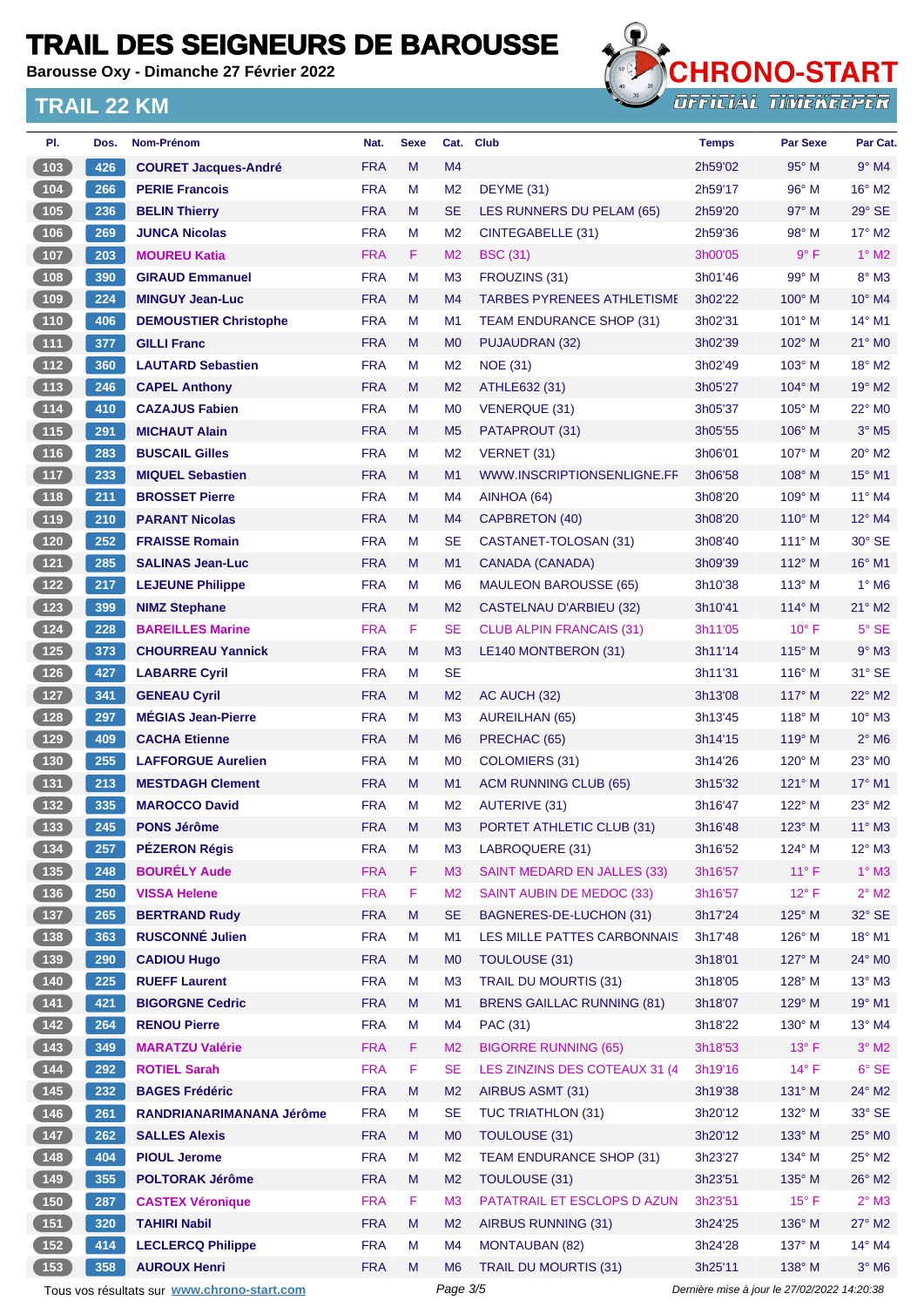**Barousse Oxy - Dimanche 27 Février 2022**



| PI.                                       | Dos. | Nom-Prénom                                  | Nat.       | <b>Sexe</b> | Cat.           | Club                                 | <b>Temps</b> | <b>Par Sexe</b>                             | Par Cat.            |
|-------------------------------------------|------|---------------------------------------------|------------|-------------|----------------|--------------------------------------|--------------|---------------------------------------------|---------------------|
| 154                                       | 380  | <b>LIGNERON Estelle</b>                     | <b>FRA</b> | F.          | <b>SE</b>      | US AIGREFEUILLE ATHLETISME (         | 3h25'48      | $16^{\circ}$ F                              | $7°$ SE             |
| 155                                       | 351  | <b>DUVERNOY Pierre</b>                      | <b>FRA</b> | M           | M <sub>5</sub> | <b>BOURG SAINT-BERNARD (31)</b>      | 3h26'21      | $139^\circ$ M                               | 4° M5               |
| (156)                                     | 394  | <b>PINTHASIRI Jean-Claude</b>               | <b>FRA</b> | M           | JU             | <b>LODES (31)</b>                    | 3h27'14      | $140^\circ$ M                               | $2^{\circ}$ JU      |
| $457$                                     | 277  | <b>SEGATTI Julien</b>                       | <b>FRA</b> | M           | M <sub>0</sub> | BOURG-SAINT-BERNARD (31)             | 3h27'28      | $141^\circ$ M                               | 26° MO              |
| 158                                       | 325  | <b>FERRAZ Carole</b>                        | <b>FRA</b> | F.          | M <sub>3</sub> | UAG RUNNING GAILLAC (81)             | 3h27'45      | $17^{\circ}$ F                              | $3°$ M3             |
| 159                                       | 305  | <b>DEMONTROND Brice</b>                     | <b>FRA</b> | M           | M <sub>2</sub> | LES ZINZINS DES COTEAUX 31 (3)       | 3h28'03      | $142^\circ$ M                               | 28° M2              |
| (160)                                     | 263  | <b>SEGUINEL Yann</b>                        | <b>FRA</b> | M           | M1             | LES ZINZINS DES COTEAUX 31 (3)       | 3h28'24      | $143^\circ$ M                               | $20^\circ$ M1       |
| 161                                       | 309  | <b>LAUWERS Vanessa</b>                      | <b>FRA</b> | F.          | M <sub>2</sub> | SATUC (31)                           | 3h28'31      | $18^{\circ}$ F                              | $4^{\circ}$ M2      |
| 162                                       | 240  | <b>DEDIEU Bernard</b>                       | <b>FRA</b> | M           | M4             | PORTET ATHLETIC CLUB (31)            | 3h28'40      | $144^\circ$ M                               | $15^\circ$ M4       |
| 163                                       | 234  | <b>DE VOS Jean Pierre</b>                   | <b>FRA</b> | м           | M <sub>6</sub> | <b>COURIR EN LIVRADOIS FOREZ (6)</b> | 3h28'44      | $145^\circ$ M                               | $4^\circ$ M6        |
| 164                                       | 235  | <b>FRAISSE Patrick</b>                      | <b>FRA</b> | M           | M4             | LHM31 (31)                           | 3h28'44      | $146^\circ$ M                               | 16° M4              |
| 165                                       | 307  | <b>BOURGES Hugues</b>                       | <b>FRA</b> | M           | M <sub>4</sub> | LES ZINZINS DES COTEAUX 31 (3        | 3h29'36      | $147^\circ$ M                               | 17° M4              |
| 166                                       | 376  | <b>VALENTIM Julien</b>                      | <b>FRA</b> | M           | <b>SE</b>      | RBC66 (66)                           | 3h29'53      | $148^\circ$ M                               | 34° SE              |
| 167                                       | 367  | <b>WILDE Michel</b>                         | <b>FRA</b> | M           | M <sub>5</sub> | <b>TRAIL DU MOURTIS (31)</b>         | 3h29'54      | $149^\circ$ M                               | $5^\circ$ M5        |
| 168                                       | 416  | <b>OFFER Didier</b>                         | <b>FRA</b> | M           | M <sub>3</sub> | LEGUEVIN (31)                        | 3h30'26      | $150^\circ$ M                               | $14^{\circ}$ M3     |
| 169                                       | 288  | <b>HOOREMAN Anne-Marie</b>                  | <b>FRA</b> | F.          | M <sub>5</sub> | <b>AUSSONNE (31)</b>                 | 3h31'39      | $19^{\circ}$ F                              | $1°$ M <sub>5</sub> |
| 170                                       | 403  | <b>NAVA Daniel</b>                          | <b>FRA</b> | M           | M <sub>5</sub> | <b>TEAM ENDURANCE SHOP (31)</b>      | 3h33'52      | $151^\circ$ M                               | $6°$ M <sub>5</sub> |
| 171                                       | 323  | <b>VIDAL Eric</b>                           | <b>FRA</b> | м           | M <sub>4</sub> | <b>FONTENILLES (31)</b>              | 3h33'53      | $152^{\circ}$ M                             | 18° M4              |
| (172)                                     | 344  | <b>DURANDET Julien</b>                      | <b>FRA</b> | M           | M1             | <b>SPORT NATURE CHAMADELLE (3)</b>   | 3h33'58      | $153^\circ$ M                               | $21^{\circ}$ M1     |
| 173                                       | 378  | <b>DURET Olivier</b>                        | <b>FRA</b> | M           | M <sub>3</sub> | VTT COEUR DE GARONNE (31)            | 3h34'08      | $154^\circ$ M                               | $15^\circ$ M3       |
| 174                                       | 366  | <b>PINEAU Nicolas</b>                       | <b>FRA</b> | M           | <b>SE</b>      | TOULOUSE (31)                        | 3h36'11      | $155^\circ$ M                               | 35° SE              |
| $\boxed{175}$                             | 389  | <b>ARROUZE Sylvie</b>                       | <b>FRA</b> | F.          | M4             | ATHLE632 (31)                        | 3h36'53      | $20^{\circ}$ F                              | $1^\circ$ M4        |
| 176                                       | 300  | <b>TORIBIO Esteban</b>                      | <b>FRA</b> | M           | <b>SE</b>      | LES COUREURS GRAILLOUTEUR            | 3h36'55      | 156° M                                      | 36° SE              |
| $\boxed{177}$                             | 413  | <b>BAGLIN Marion</b>                        | <b>FRA</b> | F.          | SE             | PATATRAIL (31)                       | 3h36'56      | $21^{\circ}$ F                              | 8° SE               |
| (178)                                     | 222  | <b>LOISON Bernard</b>                       | <b>FRA</b> | M           | M3             | <b>PJAP (31)</b>                     | 3h38'00      | 157° M                                      | $16^\circ$ M3       |
| $179$                                     | 272  | <b>GONCALVES Laurent</b>                    | <b>FRA</b> | M           | M <sub>2</sub> | FONBEAUZARD (31)                     | 3h39'16      | 158° M                                      | 29° M2              |
| 180                                       | 237  | <b>SAULIERES Elodie</b>                     | <b>FRA</b> | F.          | M1             | LE FOUSSERET (31)                    | 3h39'40      | $22^{\circ}$ F                              | $2°$ M1             |
| $181$                                     | 216  | <b>RUIZ Georges</b>                         | <b>FRA</b> | M           | M4             | <b>ARRATS TRAIL (32)</b>             | 3h40'27      | $159^\circ$ M                               | 19° M4              |
| (182)                                     | 218  | <b>LABORDE Lionel</b>                       | <b>FRA</b> | M           | M <sub>4</sub> | <b>ARRATS TRAIL (32)</b>             | 3h40'27      | $160^\circ$ M                               | $20^\circ$ M4       |
| $183$                                     | 370  | <b>DOS SANTOS Herbert</b>                   | <b>FRA</b> | M           | M <sub>1</sub> | <b>BARATAPAS (31)</b>                | 3h41'48      | $161^\circ$ M                               | 22° M1              |
| 184                                       | 395  | <b>CHAMAYOU Josian</b>                      | <b>FRA</b> | M           | M1             | ALBI FREE RUNNING (81)               | 3h41'49      | $162^\circ$ M                               | $23^{\circ}$ M1     |
| $185$                                     | 407  | <b>PIROLLEY Stephane</b>                    | <b>FRA</b> | M           | M <sub>2</sub> | TEAM ENDURANCE SHOP (31)             | 3h46'23      | 163° M                                      | $30^\circ$ M2       |
| (186)                                     | 348  | <b>BUSCAIL Arnaud</b>                       | <b>FRA</b> | M           | M1             | SABARAT (09)                         | 3h46'23      | 164° M                                      | 24° M1              |
| $187$                                     | 417  | <b>LENNE Christophe</b>                     | <b>FRA</b> | M           | M <sub>0</sub> | <b>SAINT GRATIEN (95)</b>            | 3h47'25      | 165° M                                      | 27° M0              |
| 188                                       | 242  | <b>BARREIRO Leopoldine</b>                  | <b>FRA</b> | F.          | <b>SE</b>      | BAGIRY (31)                          | 3h47'26      | $23^{\circ}$ F                              | $9°$ SE             |
| $189$                                     | 352  | <b>DEON Laurent</b>                         | <b>FRA</b> | M           | M <sub>3</sub> | CLARENS (65)                         | 3h49'35      | $166^\circ$ M                               | $17^\circ$ M3       |
| (190)                                     | 329  | <b>CORTESE Jean-Pierre</b>                  | <b>FRA</b> | M           | M3             | LES GAMBETTES (31)                   | 3h50'31      | 167° M                                      | $18^\circ$ M3       |
| $191$                                     | 223  | <b>BAGUR Carine</b>                         | <b>FRA</b> | F           | M1             | <b>ARRATS TRAIL (32)</b>             | 3h52'21      | $24^{\circ}$ F                              | $3°$ M1             |
| $192$                                     | 215  | <b>BAGUR Cédric</b>                         | <b>FRA</b> | M           | M <sub>1</sub> | <b>ARRATS TRAIL (32)</b>             | 3h52'21      | 168° M                                      | 25° M1              |
| $193$                                     | 386  | <b>BARTHE Mathieu</b>                       | <b>FRA</b> | M           | M <sub>0</sub> | SAINT ANDRE DE SEIGNANX (40)         | 3h53'22      | $169^\circ$ M                               | 28° MO              |
| (194)                                     | 375  | <b>LACROIX Caroline</b>                     | <b>FRA</b> | F.          | <b>SE</b>      | TARNOS (40)                          | 3h53'22      | $25^{\circ}$ F                              | 10° SE              |
| 195                                       | 244  | <b>LACOSTE Benjamin</b>                     | <b>FRA</b> | M           | M <sub>0</sub> | JATXOU (64)                          | 3h53'22      | $170^\circ$ M                               | 29° M0              |
| (196)                                     | 273  | <b>GONCALVES Dorothée</b>                   | <b>FRA</b> | F           | M1             | <b>STADE TOULOUSAIN (31)</b>         | 3h56'15      | $26^{\circ}$ F                              | 4° M1               |
| $\begin{array}{c} \hline 197 \end{array}$ | 338  | <b>BACCO Sabine Béatrice</b>                | <b>FRA</b> | F           | M <sub>2</sub> | <b>TEAM BINOUZE (82)</b>             | 3h56'20      | $27^\circ$ F                                | $5^\circ$ M2        |
| 198                                       | 345  | <b>AUTHENAC David</b>                       | <b>FRA</b> | M           | M <sub>2</sub> | ROQUES (31)                          | 3h56'52      | $171^\circ$ M                               | $31^\circ$ M2       |
| 199                                       | 201  | <b>BERWART VAN GEEL Gilles</b>              | <b>BEL</b> | М           | <b>SE</b>      | SALECHAN (65)                        | 3h57'02      | 172° M                                      | 37° SE              |
| 200                                       | 331  | <b>MAZET Nicole</b>                         | <b>FRA</b> | F.          | M7             | <b>BIGORRE RUNNING 65 (65)</b>       | 3h57'24      | $28^{\circ}$ F                              | $1^\circ$ M7        |
| 201                                       | 303  | <b>MUNTZ Lucie</b>                          | <b>FRA</b> | F           | <b>SE</b>      | LESPITEAU (31)                       | 3h58'03      | $29^{\circ}$ F                              | $11^{\circ}$ SE     |
| 202                                       | 270  | <b>RIVET Patrick</b>                        | <b>FRA</b> | M           | M4             | <b>HOURTIN (33)</b>                  | 4h15'01      | $173^\circ$ M                               | 21° M4              |
| 203                                       | 306  | <b>MAURELL Julie</b>                        | <b>FRA</b> | F           | M1             | LES ZINZINS DES COTEAUX 31 (3)       | 4h15'03      | $30^\circ$ F                                | $5^{\circ}$ M1      |
| 204                                       | 289  | <b>GINER Agnès</b>                          | <b>FRA</b> | F           | M <sub>3</sub> | LES ZINZINS DES COTEAUX 31 (3)       | 4h15'03      | $31^\circ$ F                                | 4° M3               |
|                                           |      | Tous vos résultats sur www.chrono-start.com |            |             | Page 4/5       |                                      |              | Dernière mise à jour le 27/02/2022 14:20:38 |                     |